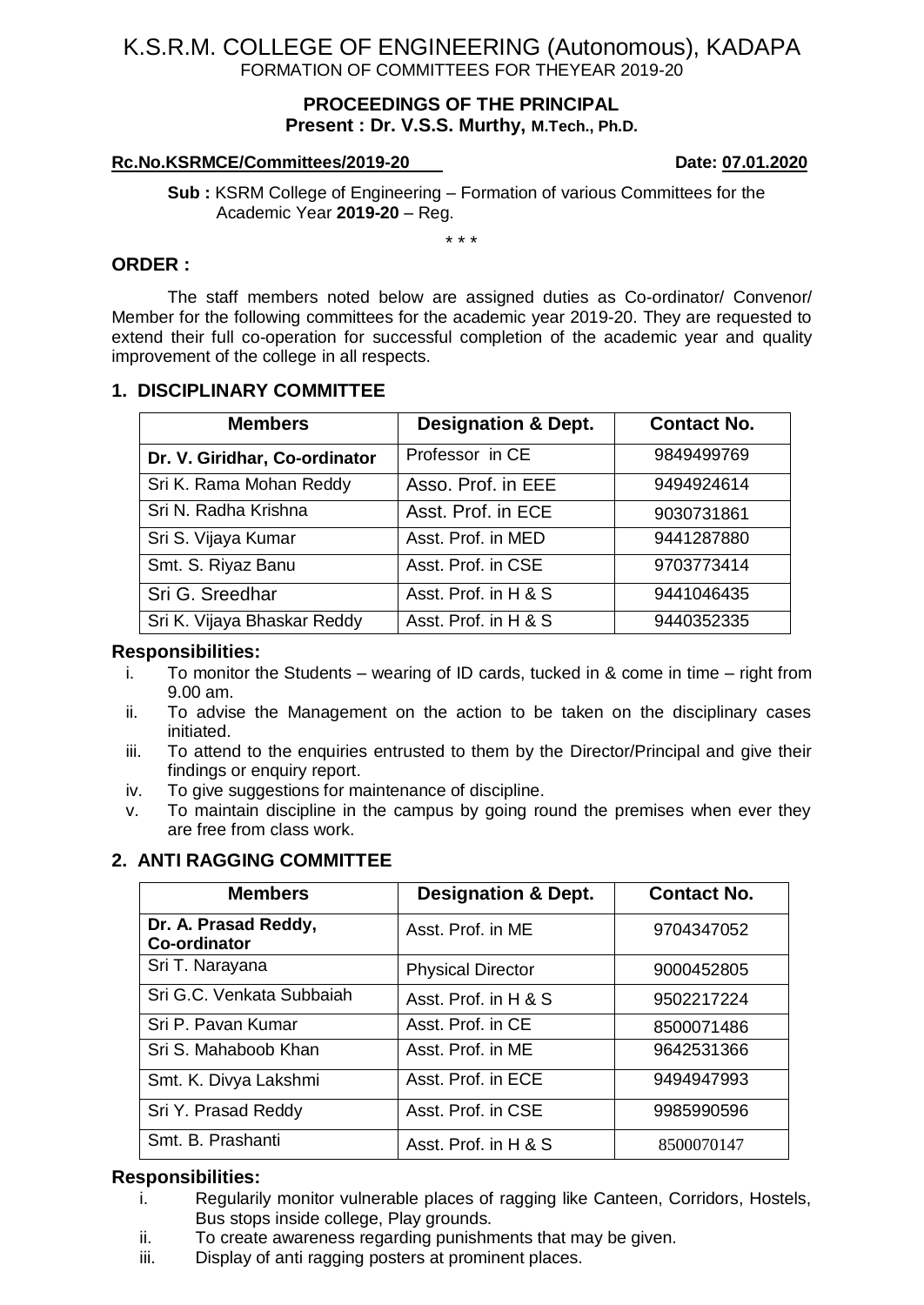**- 2 -**

## **3. TRANSPORT COMMITTEE**

| <b>Members</b>                           | <b>Designation</b> | <b>Contact No.</b> |
|------------------------------------------|--------------------|--------------------|
| Sri R.Ramakrishna Reddy,<br>Co-ordinator | Asso.Prof. in MED  | 9490633226         |

#### **Responsibilities**

- i. Maintenance of the Buses including repairs to be carried out.
- ii. Providing of buses to the students and staff for onward and downward journeys as per the time schedule.
- iii. Watching the Attendance of Drivers and Conductors and regulation of their claims.
- iv. Issue of Bus passes to students/staff.

## **4. NEWS LETTER / MAGAZINE/ BROCHURE / CALENDAR COMMITTEE**

| <b>Members</b>                 | <b>Designation &amp; Dept.</b> | <b>Contact No.</b> |
|--------------------------------|--------------------------------|--------------------|
| Sri K.Ramesh Rao, Co-ordinator | Asst. Prof. in H & S           | 9440531583         |
| Sri M. Mohan Reddy             | Asst. Prof. in ME              | 9948625040         |
| Miss B.R. Harika               | Asst. Prof. in CE              | 9959693984         |
| Miss P. Lavanya                | Asst. Prof. in ECE             | 7093426678         |
| Sri Y. Bhaskar Reddy           | Asst. Prof. in CSE             | 9490494250         |

### **Responsibilities**

- i. Getting information worth to be published in the Newsletter and also about the facilities available in the college.
- ii. Preparation of brochure with latest and updated information.
- iii. Preparation of google calendar incorporating all academic activities of all U.G. Programmes.
- iv. Collection of information on all activities of the institution internal and external.
- v. Presenting the information in well-organized college brochure.
- vi. Collection of articles in English and Telugu from Students & Staff.
- vii. Preparation of college magazine.
- viii. Published information should reach the targeted audience quite often as per college schedule.

## **5. CULTURAL COMMITTEE**

| <b>Members</b>                  | <b>Designation &amp; Dept.</b> | <b>Contact No.</b> |
|---------------------------------|--------------------------------|--------------------|
| Sri B.Veera Sankar, Co-ordinato | Asst. Prof. in H & S           | 9966072081         |
| Smt. K. Niveditha               | Asst. Prof. in CE              | 9398541093         |
| Miss A. Jyothirmayi             | Asst. Prof. in EEE             | 8074110611         |
| Sri P. Krishnateja Yadav        | Asst. Prof. in ECE             | 9642187611         |
| Sri Y. Ramana Reddy             | Asst. Prof. in H & S           | 9908864513         |
| Smt. V. Sudha                   | Asst. Prof. in CSE             | 9985239981         |

### **Responsibilities**

- i. To organize cultural gatherings and cultural festivals.
- ii. Collection of information on all the cultural activities.
- iii. Documentation of all the cultural activities for the last 5 years.
- iv. Training the students to become masters in different fields of cultural activities.
- v. Selecting the talented students so as to send them to different competitions conducted by other colleges.
- vi. Procurement of one complete set of musical instruments and give training.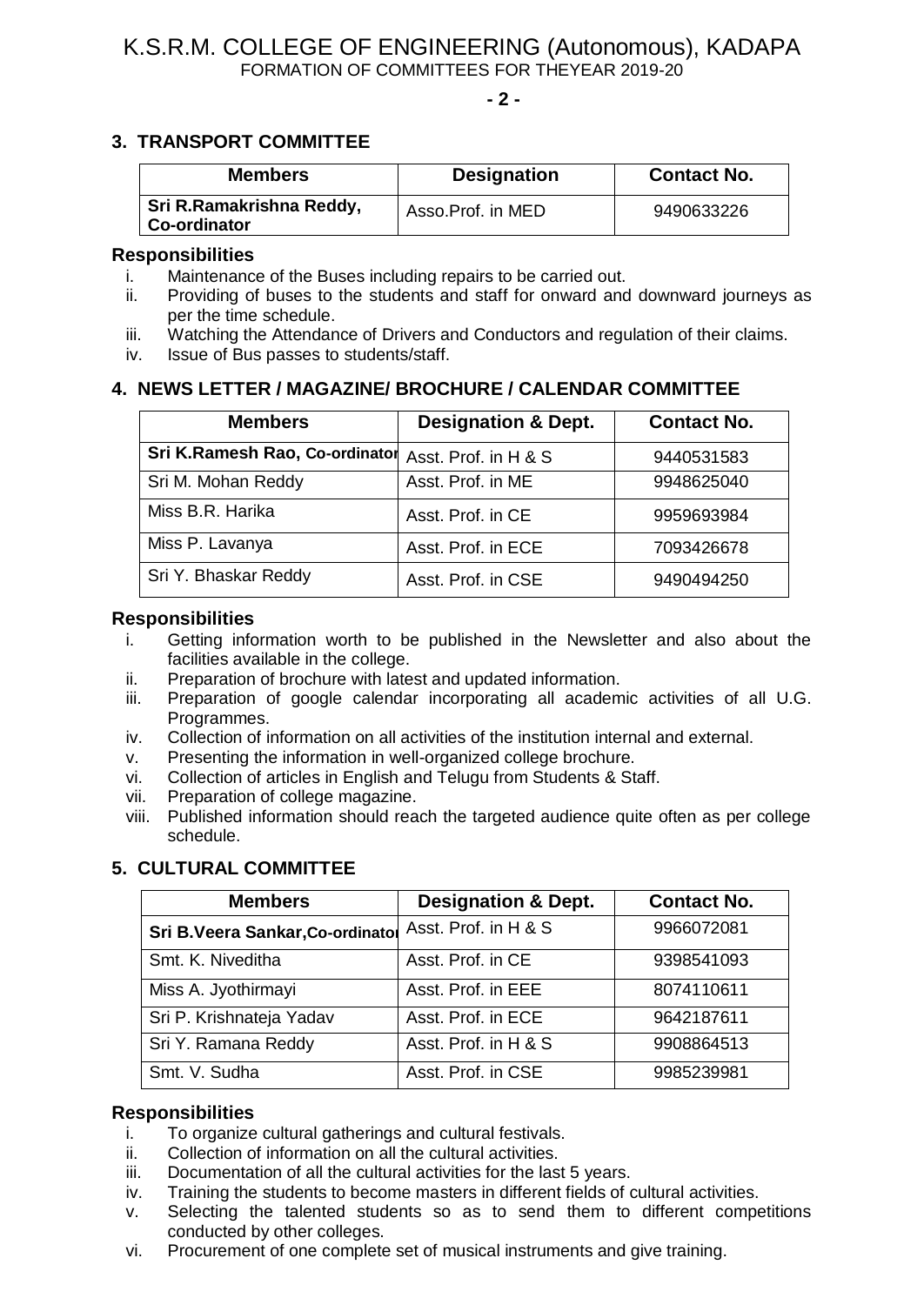**- 3 -**

## **6. SPORTS COMMITTEE**

| <b>Members</b>                | <b>Designation &amp; Dept.</b> | <b>Contact No.</b> |
|-------------------------------|--------------------------------|--------------------|
| Sri T. Narayana, Co-ordinator | <b>Physical Director</b>       | 9000452805         |
| Sri CH. Santosh Kumar         | Asst. Prof. in CE              | 8919868132         |
| Sri N. Siddhik                | Asst. Prof. in EEE             | 9642073661         |
| Dr. S.L. Prathap Reddy        | Asso. Prof. in ECE             | 9701113444         |
| Sri P. Sivaseshu              | Asst. Prof. in ME              | 9959964443         |
| Miss Z. Shobha Rani           | Asst. Prof. in CSE             | 8309197987         |

### **Responsibilities**

- i. Development of facilities for games and sports in the college and hostels.
- ii. Construction of modernized gymnasium facilities/indoor stadium.
- iii. Continuous maintenance of all play fields.
- iv. Documentation of all events of sports & games for the five years.
- v. Arrange regular coaching to the students to find out best talented players and to motivate the students to take active part in sports and games.

## **7. TIME TABLE COMMITTEE**

| <b>Members</b>                 | <b>Designation &amp; Dept.</b> | <b>Contact No.</b> |
|--------------------------------|--------------------------------|--------------------|
| Sri P. Sreenivas, Co-ordinator | Asst. Prof. in MED             | 9849056800         |
| Sri N. Prathap Kumar           | Asst. Prof. in CED             | 8801328775         |
| Smt. Saleha Tabassum           | Asst Prof. in EEE              | 9949541921         |
| Smt. S.Sharmila Banu           | Asst. Prof. in ECE             | 9703312080         |
| Sri. C. Nagaraja               | Asst. Prof. in MED             | 9885402479         |
| Sri Y. Prasad Reddy            | Asst. Prof. in CSE             | 9985990596         |
| Dr. G. Radha                   | Asst. Prof. in H & S           | 9966815484         |

## **Responsibilities**

- i. To draw up a time table for all the classes indicating the room nos. allotted.
- ii. To assign the teachers to the tutorial hours.

## **8. ALUMNI COUNCIL**

| <b>Members</b>                                 | <b>Designation &amp; Dept.</b> | <b>Contact No.</b> |
|------------------------------------------------|--------------------------------|--------------------|
| Sri M. Ramamurthy Naik,<br><b>Co-ordinator</b> | Asst. Prof. in ECE             | 8498859090         |
| Sri C. Harshavardhan Reddy                     | Asst. Prof. in EEE             | 8465050222         |
| Sri CH. Santosh Kumar                          | Asst. Prof. in CE              | 8919868132         |
| Sri B. Sreehari                                | Asst. Prof. in ME              | 9493351896         |
| Smt. V. Sudha                                  | Asst. Prof. in CSE             | 9985239981         |

## **Responsibilities - Alumni**

- i. To initiate action for opening Alumni Chapters at Hyderabad, Chennai and Bangalore.
- ii. To arrange annual meeting of Alumni regularly.
- iii. To initiate action for preparation of directory of alumni and updated every year.
- iv. To convey meeting of parents.
- v. To get feedback of parents, alumni and the employers of the companies.
- 
- vi. To make the alumni enroll as members in the alumni website.<br>vii. To send important information of the college to alum To send important information of the college to alumni members through whatsapp/facebook/mail.
- viii. Track the alumni who can help us getting placements.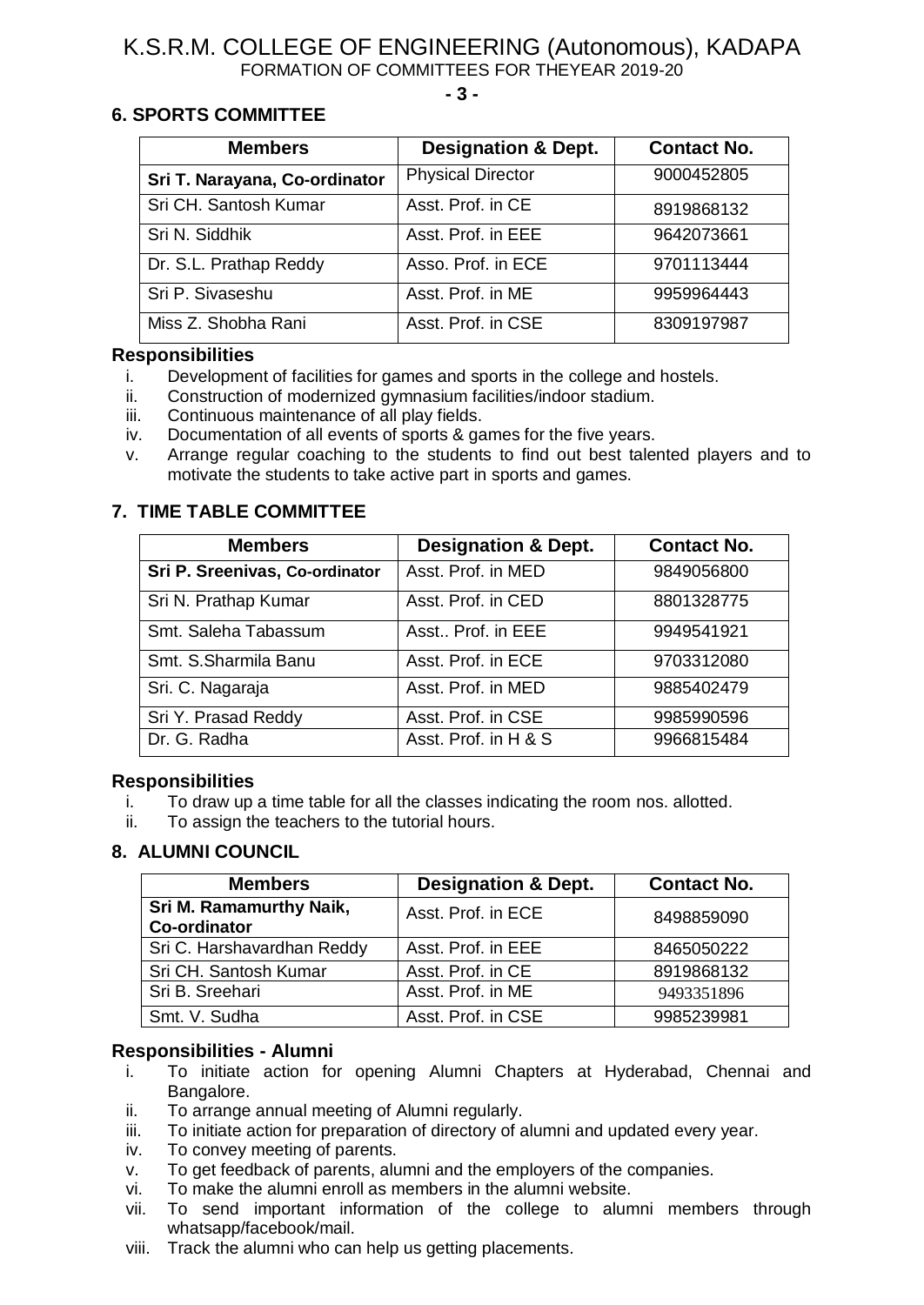#### **- 4 –**

## **9. CENTRAL LIBRARY COMMITTEE**

| <b>Members</b>                                  | <b>Designation &amp; Dept.</b> | <b>Contact No.</b> |
|-------------------------------------------------|--------------------------------|--------------------|
| Dr. B. Ramabhupal Reddy,<br><b>Co-ordinator</b> | Prof. in Mathematics           | 9490032642         |
| Miss V. Sai Neeraja                             | Asst. Prof. in CE              | 9640776309         |
| Sri S. Khadarvali                               | Asst. Prof. in EEE             | 9160702130         |
| Sri S. Munawar Ali                              | Asst. Prof. in ECE             | 9866384298         |
| Sri D. Merwin Rajesh                            | Asst. Prof. in ME              | 8897920252         |
| Sri D. Mallikarjuna Reddy                       | Asst.Prof.in H & S             | 7801069147         |

## **Responsibilities**

- i. Procurement of additional textbooks, reference books, and Journals (including ejournals) etc., English literature, books for all competitive examinations and storybooks.
- ii. Seating arrangement and maintenance of library.
- iii. Monitoring day to day work of library including working hours.
- iv. Information to be procured for developing existing Digital Library.
- v. Motivate the faculty/students to visit library regularily.

## **10. MAINTENANCE**

| <b>Members</b>                                      | <b>Designation &amp; Dept.</b> | <b>Contact No.</b> |
|-----------------------------------------------------|--------------------------------|--------------------|
| Sri M. Bhaskar Reddy, Electrical<br><b>Works</b>    | Asso. Prof. in EEE             | 9490161974         |
| Sri V.V. Prasad, Civil works                        | Asst. Prof. in CED             | 9949976305         |
| Sri B. Sreehari, Mechanical works Asst. Prof. in ME |                                | 9493351896         |
| Dr. V.Lokeswara Reddy,<br>Computer works            | Professor in CSE               | 9440702278         |

## **Responsibilities**

- i. Committee should take care of Electrical/Civil/Mechanical/Computer maintenance of the college and hostels.
- ii. To procure and to install electrical equipment.
- iii. Ensure maintenance of electrical lines & systems.
- iv. To provide lighting facility in classrooms & Laboratories of SJ Block and also in Civil Block.
- v. Regular maintenance of fans, tube lights, switch boards etc., maintenance of generator.
- vi. Procurement of fire extinguishes.
- vii. Installation of modern intercom facilities in adequate numbers for all the departments.
- viii. To maintain Drawing boards/desks/wooden furniture/tables.
- ix. Maintenance of water pipelines, water tanks, construction activities, RO-Plant etc.
- x. Maintenance of solar plant.

## **11. TRAINING & PLACEMENT CELL (+ Career/Personality Development)**

| <b>Members</b>                 | <b>Designation &amp; Dept.</b> | <b>Contact No.</b> |
|--------------------------------|--------------------------------|--------------------|
| Sri G.M. Siddeeq, Co-ordinator | Training & Placement Officer   | 9666679905         |
| Sri Md. Mahaboob Pasha         | Asst. Prof. in ECE             | 9866802432         |
| Sri P. Rajendra Kumar          | Asst. Prof. in CE              | 9704132772         |
| Sri T. Kishore Kumar           | Asst. Prof. in EEE             | 9885376375         |
| Sri Y. Venkateswara Raju       | Asst. Prof. in ECE             | 9177852972         |
| Sri S. Vijaya Kumar            | Asst. Prof. in ME              | 9441287880         |
| Sri N.J. Pramod Dhinakar       | Asst. Prof. in CSE             | 9989466486         |
| Sri A. Ananda Rao              | Asst. Prof. in H & S           | 9491135177         |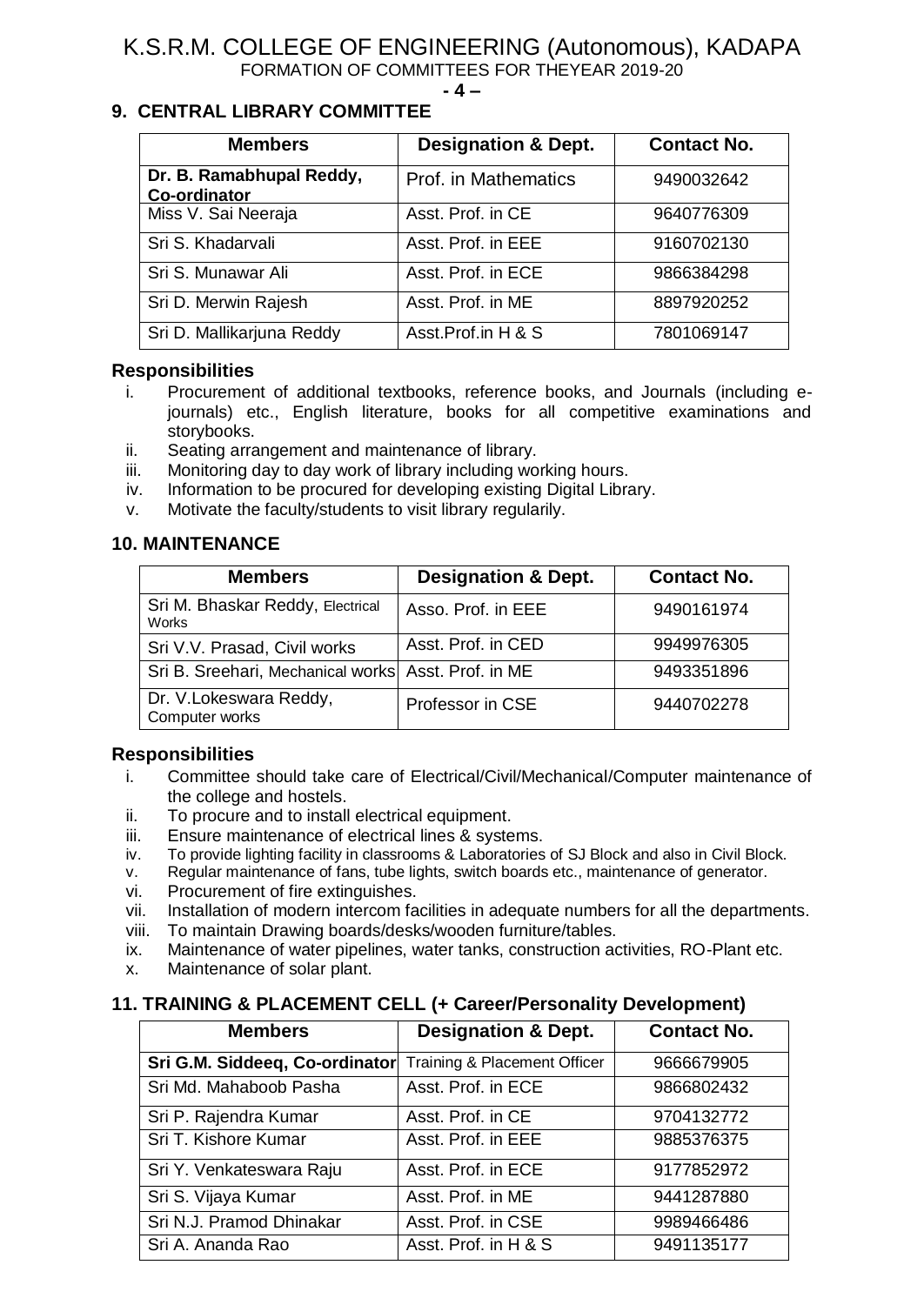#### **- 5 -**

## **Responsibilities: Placement**

- i. To bring various software and core companies to the campus for recruitment.
- ii. To train the students in facing interviews and to suggest various software courses to the students of different engineering branches.
- iii. To arrange companies for internship/project works for the students.
- iv. Sending of letters to various companies for internship and project works.
- v. Conducting of workshops on latest technologies.
- vi. Gathering information regarding campus drives.
- vii. Guest lectures to be arranged by the industrial experts/alumni.

### **Responsibilities – Career/Personality Development**

- i. To procure sufficient no. of books to the library on personality development.
- ii. To educate the students on the personality development by arranging Guest lectures by eminent people.
- iii. To create awareness and to motivate the students to take the competitive examinations such as TOFEL, GRE, G-MAT, CAT, IELTS, IES, IAS, Group-I services and other competitive examinations and to secure a seat in PG Courses.
- iv. To suggest fine text books to the library for all the above exams.
- v. To make them aware of the details of institutions, which offer coaching to the above said examinations.
- vi. To guide the students in the process of filling the applications, selecting the right college and the right course of their liking.
- vii. All notifications concerning the above programmes appearing in the Newspapers, News Bulletins etc., must be displayed properly in a separate Notice Board, to enable the students to make use of the opportunities.
- viii. Development of English language laboratory and conducting regular classes.

### **12. Data acquisition & Maintenance Committee**

| <b>Members</b>                                    | <b>Designation &amp; Dept.</b> | <b>Contact No.</b> |
|---------------------------------------------------|--------------------------------|--------------------|
| Smt. B. Manorama Devi,<br>Co-ordinator - Web site | Asst. Prof. in CSE             | 9985725101         |
| Smt. B. Gowri-<br><b>Co-ordinator - Ecap</b>      | Asst. Prof. in CSE             | 7674915181         |
| Smt. B. Swetha                                    | Asst. Prof. in CSE             | 9492561783         |
| Sri G. Venkateswarlu                              | Asst. Prof. in CE              | 9949250862         |
| Sri T. Naresh                                     | Lab Asst. in EEE               | 9441220374         |
| Sri M. Prabhakar                                  | Asst. Prof. in ECE             | 9493339222         |
| Sri J. Suresh Babu                                | Asst. Prof. in ME              | 9247181832         |
| Sri M. Chinna Sanjeevaiah                         | Asst. Prof. in H & S           | 9966828805         |

### **Responsibilities - Website**

- i. To acquire all the students data and place it in the website. (students and parents must have access).
- ii. Internet connectivity for the whole campus.
- iii. Development of new departmental computer centers with Internet facility.
- iv. To design a new website and maintenance of the same.
- v. To take steps for development of Wi-Fi campus.
- vi. To update the information in the website at regular and periodical intervals.

### **Responsibilities - Automation**

- i. Automation of admissions, Scholarships etc.,
- ii. Automation of Finance and Accounts.
- iii. Automation of Salary Bills.
- iv. Automation for issue of various certificates.
- v. Automation of Marks and Results analysis.
- vi. To train the office staff regarding issue of necessary certificates.
- vii. To train the office staff in the usage of computers, M.S. Office.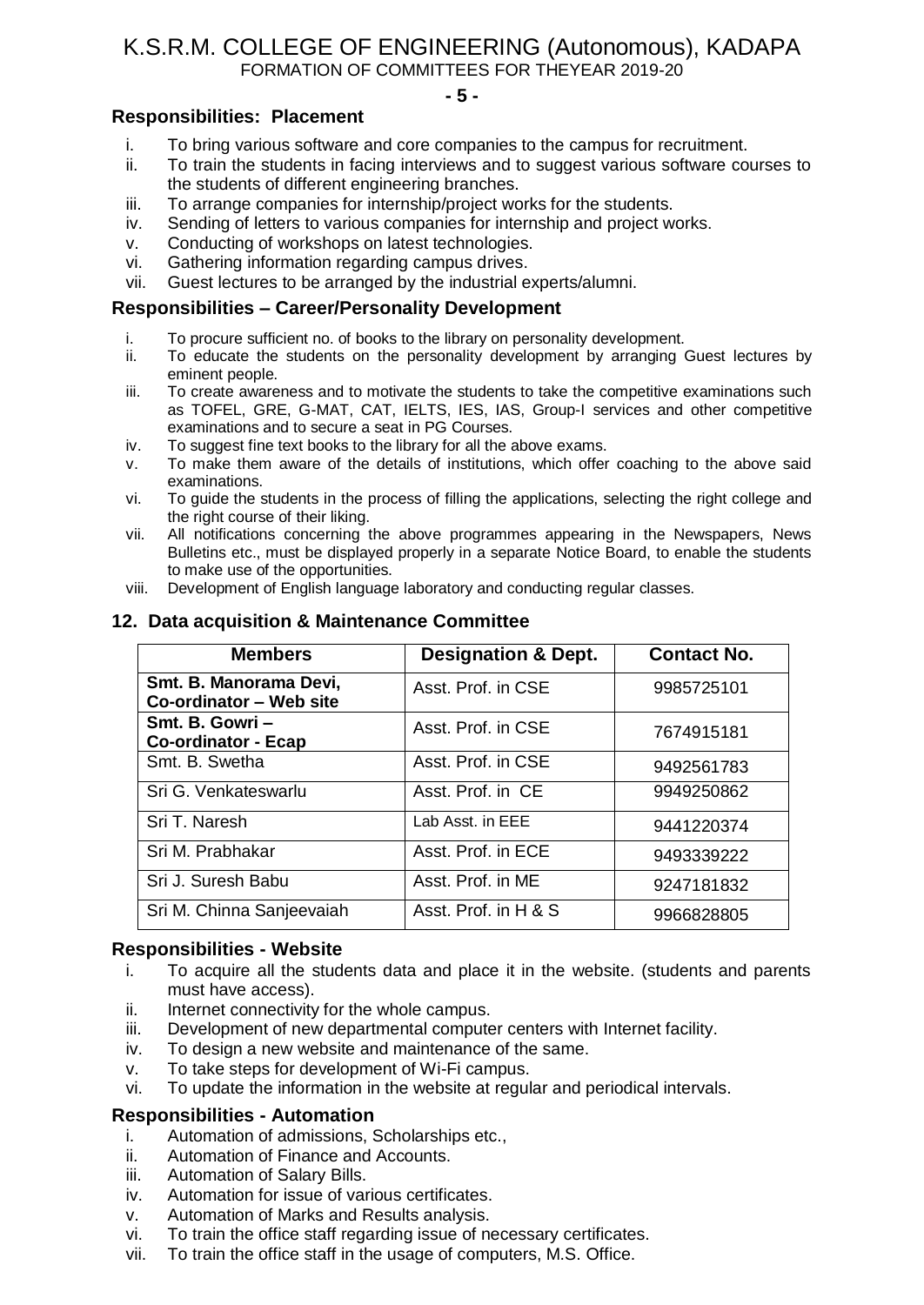**- 6 –**

## **13. Affiliation and Accreditation (NBA / NAAC / AFFILIATION /AICTE PROPOSALS/NIRF)**

| <b>Members</b>                                | <b>Designation &amp; Dept.</b> | <b>Contact No.</b> |
|-----------------------------------------------|--------------------------------|--------------------|
| Dr. B.V. Ramana Reddy,<br><b>Co-ordinator</b> | Professor in CSE               | 9494808622         |
| Sri P. Suresh Praveen Kumar                   | Asst. Prof. in CE              | 9052236527         |
| Sri K. Kalyan Kumar                           | Asst. Prof. in EEE             | 9492070084         |
| Sri S. Zahiruddin                             | Asst. Prof. in ECE             | 9985226064         |
| Sri K. Pavan Kumar                            | Asst. Prof. in ECE             | 9966625764         |
| Sri P.K. Chaitanyakanth Reddy                 | Asst. Prof. in ME              | 8096296664         |
| Sri G. Nagendra Babu                          | Asst. Prof. in CSE             | 9885011772         |
| Dr. N. Ramanjaneya Reddy                      | Asso. Prof. in CSE             | 8555079300         |
| Sri K. Khasimpeera                            | Asst. Prof. in H & S           | 9966367517         |
| Dr. G. Radha                                  | Asst. Prof. in H & S           | 9966815484         |
| Sri N. Raghunatha Reddy                       | Asst. Prof. in H & S           | 9063758685         |

## **Departmental SPOCs**

| <b>Members</b>         | <b>Designation &amp; Dept.</b> | <b>Contact No.</b> |
|------------------------|--------------------------------|--------------------|
| Dr. S.L. Prathap Reddy | Asso. Prof. in ECE             | 9701113444         |
| Dr. T. Kiran Kumar     | Professor in CE                | 9441259009         |
| Dr. V.Lokeswara Reddy, | Professor in CSE               | 9440702278         |
| Sri S. Khadarvali      | Asst. Prof. in EEE             | 9160702130         |
| Sri J. Suresh Babu     | Asst. Prof. in ME              | 9247181832         |
| Dr. G. Radha           | Asst. Prof. in H & S           | 9966815484         |

## **Responsibilities**

- i. To prepare and submit the application for NBA/NAAC/NIRF
- ii. To monitor the production of records as required in Part-I/Part-II by the respective departments and to ensure that they are kept ready well in advance.
- iii. To ensure submission of compliance report to AICTE for UG & PG courses.
- iv. To ensure submission of affiliation reports to the university for UG/PG courses.

## **14. COMMUNITY DEVELOPMENT (NSS + Swatch Bharath)**

| <b>Members</b>                    | <b>Designation &amp; Dept.</b> | <b>Contact No.</b> |
|-----------------------------------|--------------------------------|--------------------|
| Sri P. Durga Prasad, Co-ordinator | Asst. Prof. in EEE             | 8790087632         |
| Sri R. Karthikeyan                | Asst. Prof. in CE              | 6380021583         |
| Sri C. Harshavardhan Reddy        | Asst. Prof. in EEE             | 8465050222         |
| Sri K. Jagan Mohan                | Asst. Prof. in ECE             | 7569920120         |
| Sri P.K. Chaitanyakanth Reddy     | Asst. Prof. in ME              | 8096296664         |
| Sri Y. Bhaskar Reddy              | Asst. Prof. in CSE             | 9490494250         |
| Dr. K. Venkata Ramana             | Asst.Prof.in H & S             | 9515990042         |

### **Responsibilities**

- i. To train the people in the near by areas to get acquaintance in the fields of electricity, house wiring, carpentry, fitting and computers etc.
- ii. To conduct Medical camps under the banner of NSS.
- iii. To conduct clean and green programs on the campus on some important dates.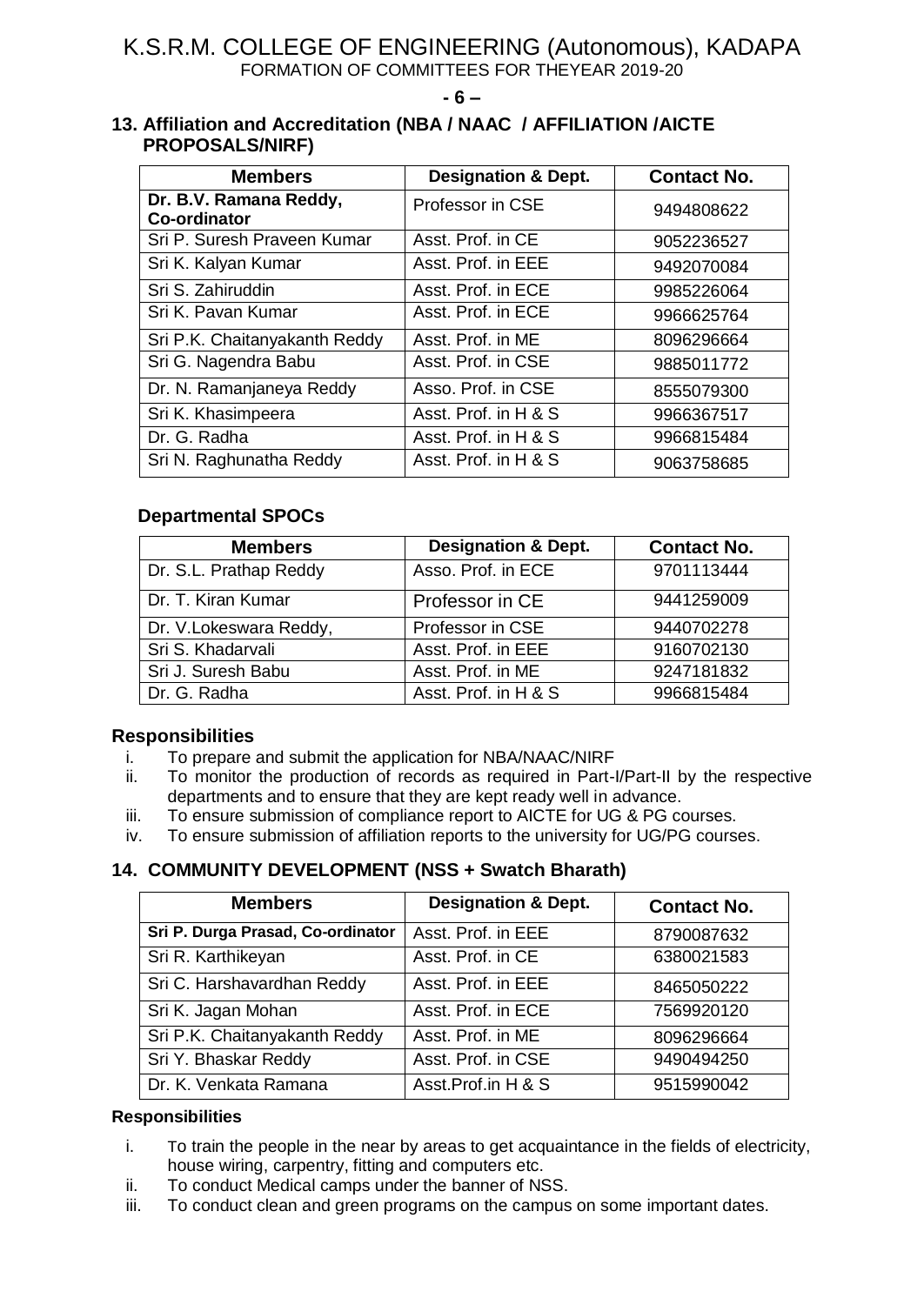#### **- 7 –**

## **15. PUBLIC RELATIONS COMMITTEE**

| <b>Members</b>                  | <b>Designation &amp; Dept.</b> | <b>Contact No.</b> |
|---------------------------------|--------------------------------|--------------------|
| Sri K.Pavan Kumar, Co-ordinator | Asst. Prof. in ECE             | 9966625764         |
| Sri G. Venkateswarlu            | Asst. Prof. in CE              | 9949250862         |
| Dr. N. Ramanjaneya Reddy        | Asso. Prof. in CSE             | 8555079300         |

### **Responsibilities**

- i. To invite the press people for all-important functions in the college.
- ii. To maintain rapport with the press.
- iii. To process the advertisements or any other news items to the press.
- iv. To publish in the news paper of any worthy information like cultural activities, Sports Events, Workshops, Conferences, Seminars, Orientation Programmes etc.

### **16. Professional Students Chapter**

| <b>Members</b>                             | <b>Designation &amp; Dept.</b> | <b>Contact No.</b> |
|--------------------------------------------|--------------------------------|--------------------|
| Dr. V. Ramesh Babu,<br><b>Co-ordinator</b> | Asst. Prof. in CED             | 9441195639         |
| Smt. Saleha Tabassum                       | Asst., Prof. in EEE            | 9949541921         |
| Sri K. Jagan Mohan                         | Asst. Prof. in ECE             | 7569920120         |
| Sri TVVSN. Murthy                          | Professor in ME                | 9247414333         |
| Smt. B. Manorama Devi                      | Asst. Prof. in CSE             | 9985725101         |

### **Responsibilities**

- i. Enrollment of faculty & students as members (To start IEEE students chapter and organize **l**ectures/workshop on behalf).
- ii. Arranging a Lecture with Guest Faculty/ Industry Personnel/ Local faculty returning from training programme, Seminar etc.
- iii. Conducting a training program for a group of teachers by local/ guest experts e.g., computer awareness, teaching methods, project report writing, use of teaching aids.
- iv. Arranging visit to work sites, industries, exhibitions, other institutions RXD organizations.
- v. Conducting Quiz programmes, competitions to the students.
- vi. Organizing programmes, using course4 modules available with ISTE.
- vii. Arranging a continuing education programmes for working professional organized through institute.
- viii. Any other special programmes under ISTE chapter.

# **17. Centre for Research & Innovation Committee (+MoU)**

| <b>Members</b>                                  | <b>Designation &amp;</b> | <b>Contact No.</b> |
|-------------------------------------------------|--------------------------|--------------------|
| Dr. M. Venkata Narayana,<br><b>Co-ordinator</b> | Professor in ECE         | 9440425221         |
| Sri Y. Ravi                                     | Asst. Prof. in CE        | 9491652448         |
| Dr. T. Mariprasath                              | Asso. Prof. in EEE       | 9786110993         |
| Dr. M. Sreedhar                                 | Asso. Prof. in EEE       | 9703845823         |
| Dr. D. Arun Kumar                               | Asso. Prof. in ECE       | 7411890960         |
| Dr. B. Sudarshan                                | Asso. Prof. in MED       | 9885393585         |
| Sri S. Khaja Khizar                             | Asst. Prof. in CSE       | 9849194711         |

### **Responsibilities**

- i. Identifying the requirements of the corporate world by interacting with them.
- ii. Identifying and interacting with the funding agencies for funding the Research and Development activities.
- iii. Conducting workshops and conference to inculcate the innovative ideas among the student community.
- iv. Motivating the students to do research on innovative projects.
- v. Motivating the staff to do research work in their fields.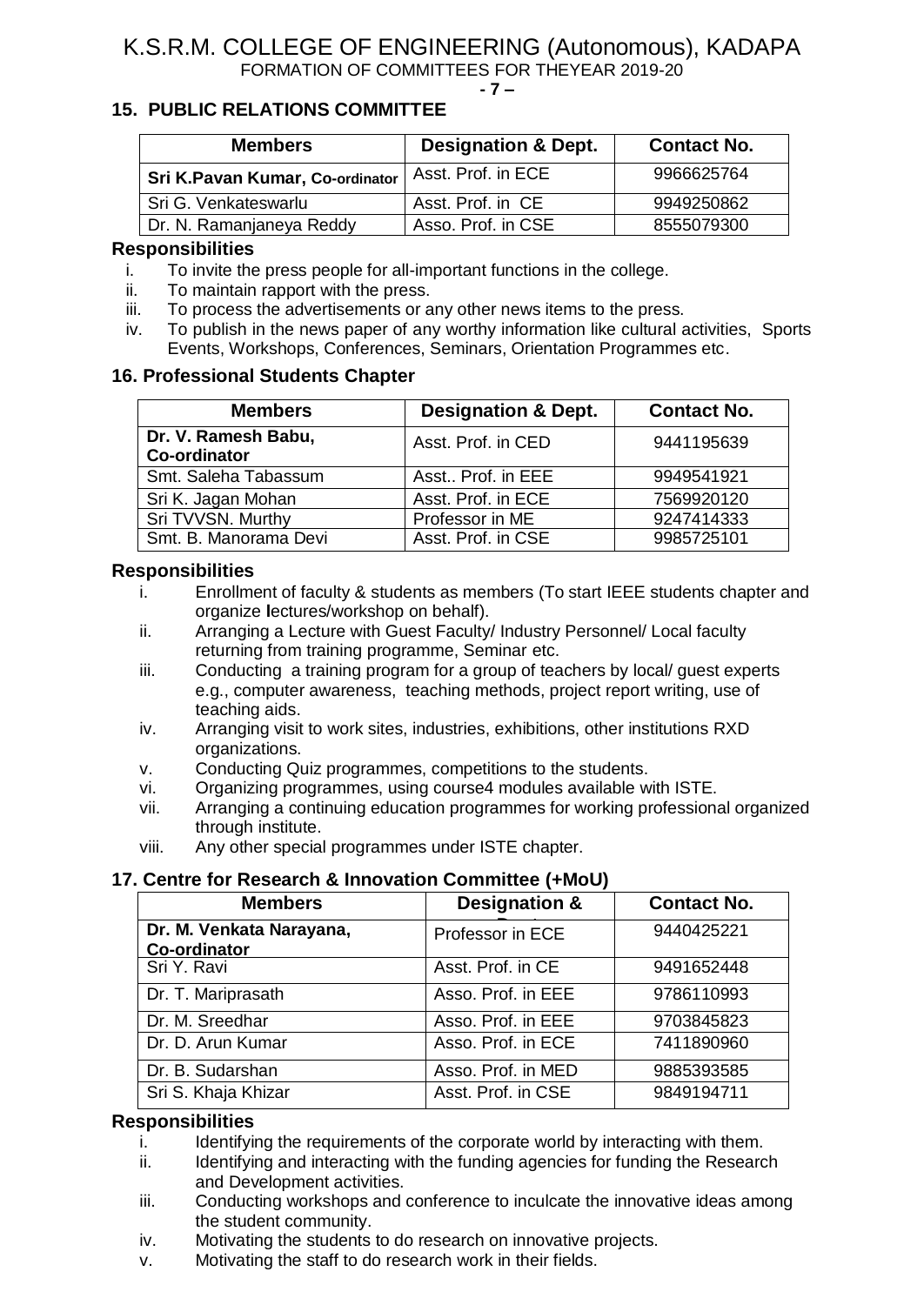**- 8 –**

## **Responsibilities - MoU**

- i. To list various industries and get their consent for M.O.U's and members of advisory committee.
- ii. To conduct a meeting of industrialists for discussions on M.O.U's and signing of M.O.U's.
- iii. To make a visit to various industries with a view to get student interns,project works, funding projects, placements.
- iv. To explore various funding agencies like DST, AICTE, MHRD etc. and submit proposals on time.

| S.N | <b>Name</b>                             | <b>Designation</b>              | <b>Role in</b> | <b>Mobile No.</b> |
|-----|-----------------------------------------|---------------------------------|----------------|-------------------|
| 1.  | Prof. V. S. S. Murthy                   | Principal                       | Chairperson    | 9885230680        |
| 2.  | Dr. B.V. Ramana Reddy                   | Professor in CSE                | Co-ordinator   | 9494808622        |
| 3.  | Dr. G. Hemalatha                        | Prof. & HoD, ECE                | Member         | 9440004404        |
| 4.  | Dr. G. Sreenivasa Reddy                 | Prof. & HoD, CE                 | Member         | 9849927981        |
| 5.  | Dr. M. Sreenivasulu                     | Prof. & HoD, CSE                | Member         | 9160993076        |
| 6.  | Dr. D. Ravikanth                        | Prof. & HoD, ME                 | Member         | 9440506828        |
| 7.  | Dr. K. Amaresh                          | Prof. & HoD, EEE                | Member         | 9849050464        |
| 8.  | Dr. I. Sreevani                         | Asso.Prof. & HoD, H&S           | Member         | 9581561899        |
| 9.  | Dr.<br><b>B.</b><br>Ramabhupal<br>Reddy | Prof. in Mathematics            | Member         | 9490032642        |
| 10. | Prof. TVVSN. Murthy                     | Professor in ME                 | Member         | 9247414333        |
| 11. | Dr. V. Lokeswara Reddy                  | Professor in CSE                | Member         | 9440702278        |
| 12. | Dr. T. Kiran Kumar                      | Professor in CE                 | Member         | 9441259009        |
| 13. | Smt. C.N. Arpitha                       | Asso. Prof., EEE                | Member         | 8985282378        |
| 14. | Dr. SL. Pratapa Reddy                   | Asso. Prof., ECE                | Member         | 9701113444        |
| 15. | Smt. K. Niveditha                       | Asst. Prof. in CE               | Member         | 9398541093        |
| 16. | Sri S. Khadarvali                       | Asst. Prof. in EEE              | Member         | 9160702130        |
| 17. | Miss S. Jabeen                          | Asst. Prof. in ECE              | Member         | 8519919168        |
| 18. | Sri D. Merwin Rajesh                    | Asst. Prof. in ME               | Member         | 8897920252        |
| 19. | Smt. B. Swetha                          | Asst. Prof. in CSE              | Member         | 9492561783        |
| 20. | Dr. M.V. Narayana                       | Dean CRI                        | Member         | 9440425221        |
| 21. | Dr. K. Srinivasa Rao                    | <b>Controller of Exams</b>      | Member         | 9440702422        |
| 22. | Sri G.M. Siddeeq                        | Trianing & Placement<br>Officer | Member         | 9666679905        |

## **18. INTERNAL QUALITY ASSURANCE CELL (IQAC)**

## **Responsibilities :**

- i. To motivate faculty to submit research proposals with UGC or any other.
- ii. Create awareness among the faculty about the various funding agencies.
- iii. To motivate the faculty to publish papers in Conferences/Journals.
- iv. To motivate the faculty in respect of Ph.D.
- v. To get the feedback from the students.
- vi. To improve extra curriculum activities.
- vii. To give suggestions for improving quality in library.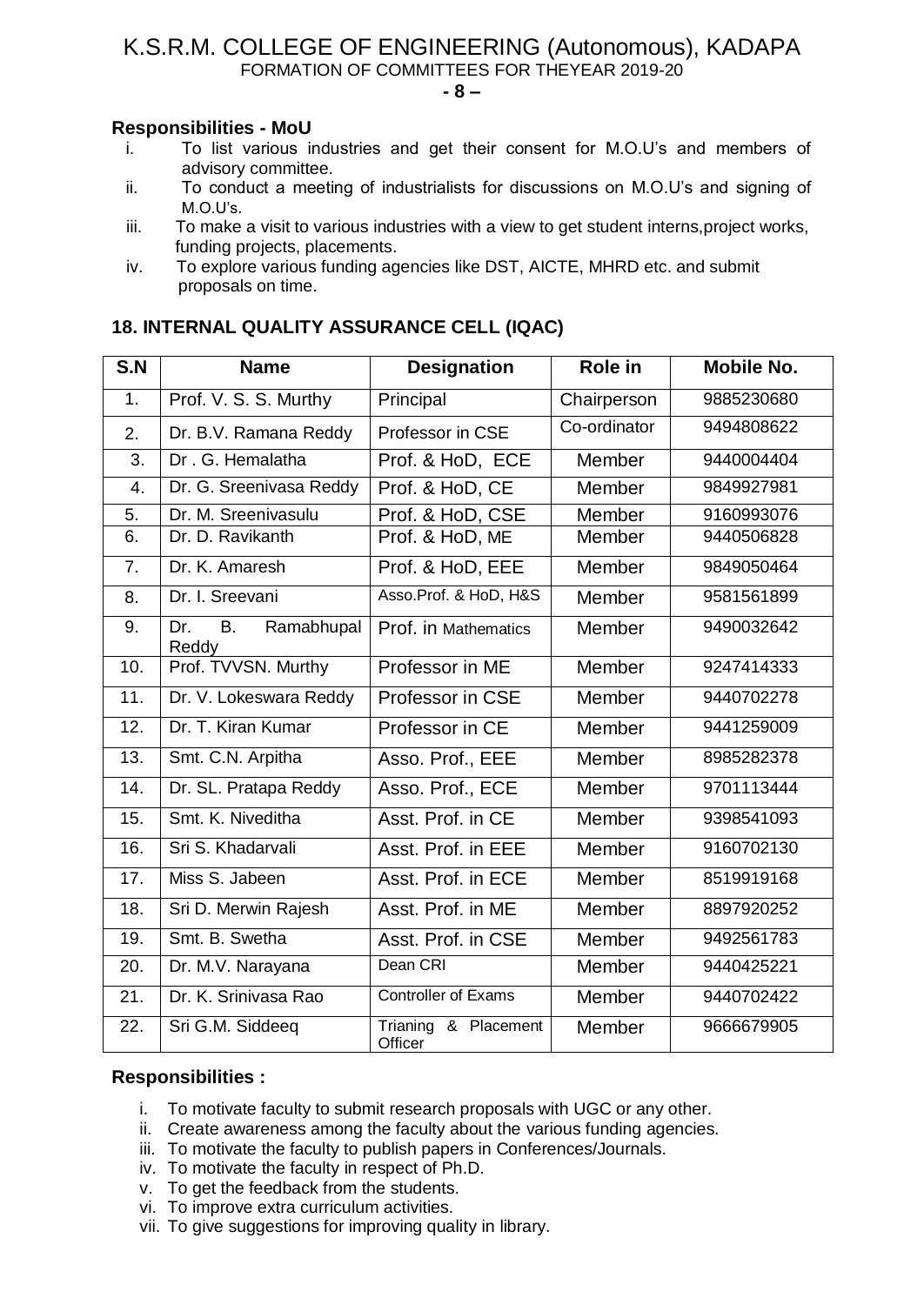#### **- 9 –**

## **19. ENTREPRENEUR DEVELOPMENT CELL**

| <b>Members</b>                                     | <b>Designation &amp; Dept.</b> | <b>Contact No.</b> |
|----------------------------------------------------|--------------------------------|--------------------|
| Sri A. Harikrishna, Co-ordinator Asst. Prof. in ME |                                | 9052731415         |
| l Sri R. Mahesh                                    | Asst. Prof. in ME              | 8142303236         |

## **Responsibilities**

- i. To conduct the workshops with the aid of faculty from Industry/MSME/Banks etc.
- ii. To motivate the students to become good entre-preneurs.
- iii. To submit proposals to DST-ED Cell and get enough training funds every year.

## **20. STUDENT GRIEVANCE REDRESSAL COMMITTEE (SGRC)**

| <b>Members</b>                    | <b>Designation &amp; Dept.</b> | <b>Contact No.</b> |
|-----------------------------------|--------------------------------|--------------------|
| Prof. V.S.S. Murthy, Chair Person | Principal of the College       | 9000332294         |
| Dr. N. Ramanjaneya Reddy          | Asso. Prof. in CSE             | 8555079300         |
| Dr. T. Kiran Kumar                | Professor in CE                | 9441259009         |
| Sri N. Prathap Kumar              | Asst. Prof. in CE              | 8801328775         |
| Smt. Saleha Tabassum              | Asst. Prof. in EEE             | 9949541921         |

## **Responsibilities:**

- i. To attend the Grievances of the students in respect of academic activities,ragging etc
- ii. To attend the Grievances of Women students.

## **Functionalities:**

- i. The Grievance will be considered promptly and will resolve it with proper validity. Also, the cell will call and hear the concerns of all parties involved in necessary.
- ii. Grievance cell conducts a formal review to find the facts on grievance and evolve a solution.
- iii. Grievance cell will respond and resolve the grievance in a stipulated period. (Not later than a week).
- iv. Based on the grievance severity, committee may forward it to higher authorities of KSRMCE.
- v. Committee will prepare a report with complete confidentially, and submit it to higher authorities for further actions.

## **21. Internal Complaints Committee For Prevention of Sexual Harassment of Women:**

| <b>Members</b>                  | <b>Designation &amp; Dept.</b> | <b>Contact No.</b> |
|---------------------------------|--------------------------------|--------------------|
| Smt. C.N. Arpitha, Co-ordinator | Asso. Prof. in EEE             | 8985282378         |
| Smt. B. Swetha                  | Asst. Prof. in CSE             | 9492561783         |
| Dr. I. Sreevani                 | HoD/H & S                      | 9581561899         |
| Dr. N. Sulochana                | Asst. Prof. in H & S           | 9985514686         |
| Smt. B. Vahidarahiman Bhanu     | Asst. Prof. in H & S           | 6281910562         |

## **Responsibilities :**

- 1. The Internal Complaint Committee shall :-
	- (a) Provide assistance if an employee or a student chooses to file a complaint with the police.
	- (b) Provide mechanisms of dispute redressal and dialogue to anticipate and address issues through just and fair conciliation without undermining complainant's right, and minimize the need for purely punitive approaches that lead to further resentment, alienation or violence.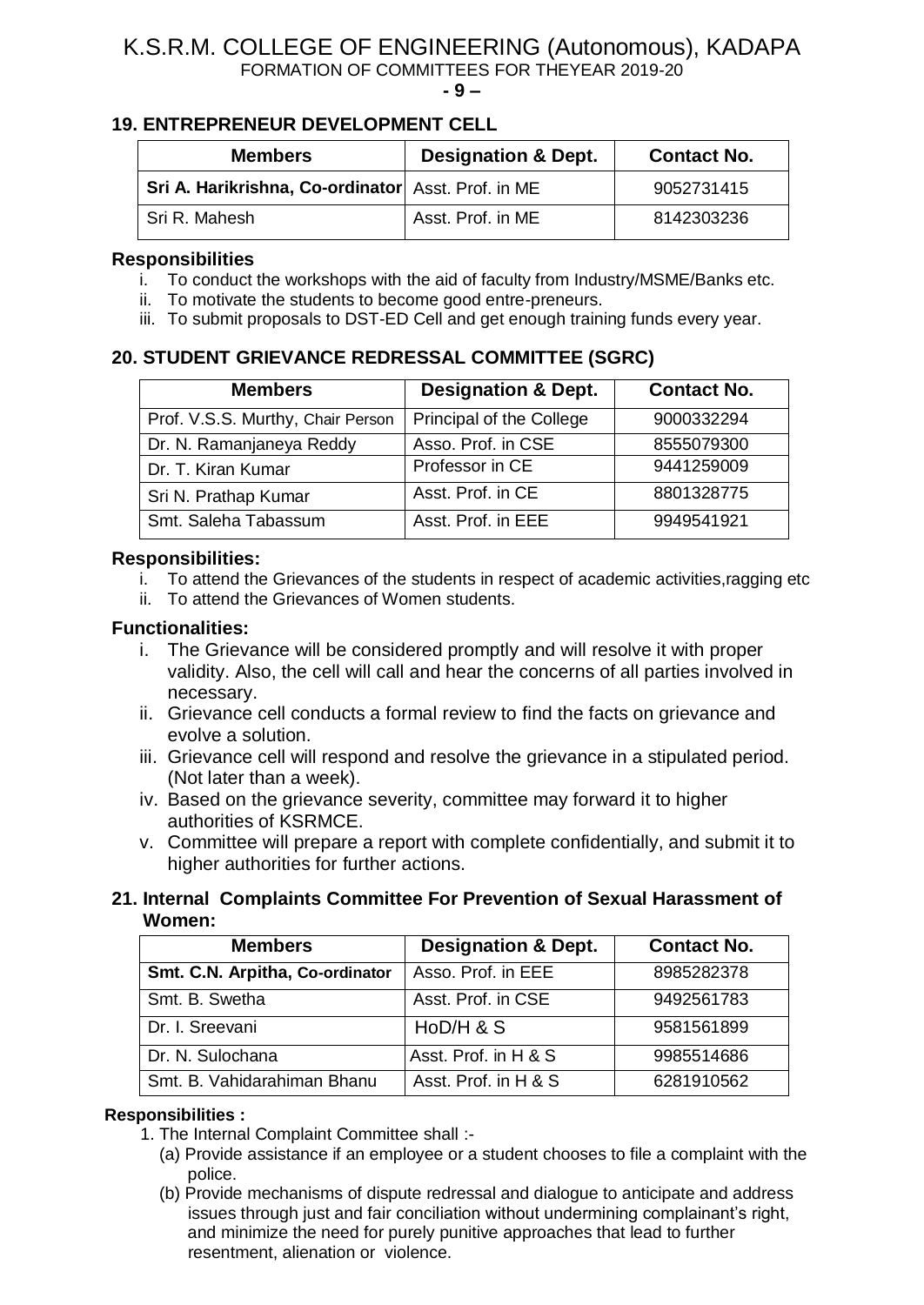**- 10 –**

- (c) Protect the safety of the complainant by not divulging the person's identify, and provide the mandatory relief by way of sanctioned leave or relaxation of attendance requirement or transfer to another department or supervisor as required during the pendency of the complaint, or also provide for the transfer of the offender.
- (d) ensure that victims or witnesses are not victimized or discriminated against while dealing with complaints of sexual harassment: and
- (e) ensure prohibition of retaliation or adverse action against a covered individual because the employee or the student is engaged in protective activity.

## **22. Govt. Schemes**

### **(a) DDU–GKY (Deen Dayal Upadyaya Grameena Kaushalya Yojana)**

- **(b) NSDC (National Skill Development Corporation)**
- To submit proposals and monitor along with external agency.
- **© APSSDC (AP State Skill Development Corporation)** To co-ordinate with Depts. and conduct programs as per the schedule.

 **(d) MHRD (Ministry of Human Resources Development)**  After sanctioning of Projects, Supervise the training/Pvt. Program.

| <b>Members</b>             | <b>Designation &amp; Dept.</b> | <b>Contact No.</b> |
|----------------------------|--------------------------------|--------------------|
| Sri G. Suneel Kumar        | Asst. Prof. in ECE             | 9966672653         |
| Sri Y. Ravi                | Asst. Prof. in CE              | 9491652448         |
| Sri C. Harshavardhan Reddy | Asst. Prof. in EEE             | 8465050222         |
| Sri S. Khaja Khizar        | Asst. Prof. in CSE             | 9849194711         |
| Sri U. Pradeep Kumar       | Asst. Prof. in ME              | 9908864887         |

### **Responsibilities :**

- i. To continuously explore possibility of various funding schemes.
- ii. To submit proposals and monitor along with external agency. After sanction of the funding schemes, supervise the training programmes.

## **23. STUDENTS CLUB**

| <b>Members</b>            | <b>Designation &amp; Dept.</b> | <b>Contact No.</b> |
|---------------------------|--------------------------------|--------------------|
| Sri Y. Ravi, Co-ordinator | Asst. Prof. in CE              | 9491652448         |
| Miss P. Swetha            | Asst. Prof. in ECE             | 8897232550         |
| Miss A. Jyothirmayee      | Asst. Prof. in EEE             | 8074110611         |
| Sri R. Mahesh             | Asst. Prof. in ME              | 8142303236         |
| Smt. P. Bhavya            | Asst. Prof. in CSE             | 9912304921         |

### **Responsibilities :**

- i. May organize activities by the students with the tag of dramatic club / dancing / cultural club/ photograph club etc..
- ii. May help them get permissions from Principal to organize events and also to closely monitor the events.

## **24. OBC CELL**

| <b>Members</b>                       | <b>Designation &amp; Dept.</b> | <b>Contact No.</b> |  |
|--------------------------------------|--------------------------------|--------------------|--|
| Dr. T. Kiran Kumar,<br>Co- ordinator | Professor in CE                | 9441259009         |  |
| Miss V. Sai Neeraja                  | Asst. Prof. in CE              | 9640776309         |  |
| Miss A. Jyothirmayee                 | Asst. Prof. in EEE             | 8074110611         |  |
| Miss S. Jabeen                       | Asst. Prof. in ECE             | 8519919168         |  |
| Sri B. Sreehari                      | Asst. Prof. in ME              | 9493351896         |  |
| Smt. P. Naga Lakshmi                 | Asst. Prof. in CSE             | 9652204292         |  |
| Sri G. Sreedhar                      | Asst. Prof. in H & S           | 9441046435         |  |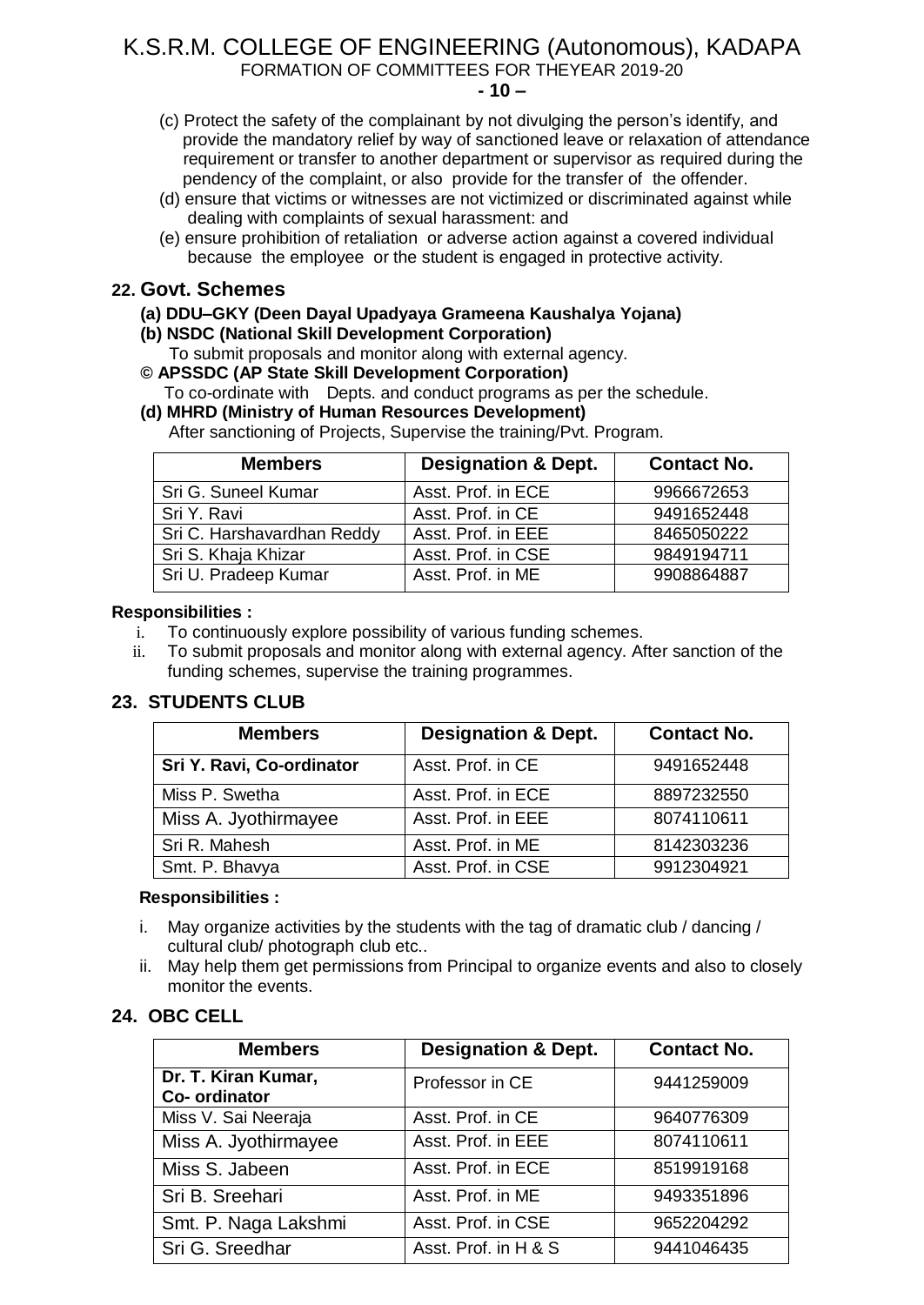#### **-11-**

## **Objectives :**

OBC Cell has been constituted in the College to resolve the issues and problems related to the OBC students and employees of the College.

### **Functions :**

- 1. To collect regularly, on an annual basis, information regarding course-wise admissions of OBC students in the College.
- 2. To collect information in respect of appointment, training of OBC candidates in teaching and non-teaching posts in the College.
- 3. To analyze the information collected above and prepare reports and digests for onward transmission to higher authorities.
- 4. To deal with representations received from OBC students regarding academics and campus life in the College.
- 5. To plan, implement and monitor remedial coaching for OBC students.
- 6. Any other work assigned from time to time to promote learning and well being among OBC students.

| <b>Members</b>                               | <b>Designation &amp; Dept.</b> | <b>Contact No.</b> |
|----------------------------------------------|--------------------------------|--------------------|
| Sri N. Prathap Kumar,<br><b>Co-ordinator</b> | Asst. Prof. in CE              | 8801328775         |
| Sri P. Durga Prasad                          | Asst. Prof. in EEE             | 8790087632         |
| Sri N. Radha Krishna                         | Asst. Prof. in ECE             | 9030731861         |
| Miss Z. Shobha Rani                          | Asst. Prof. in CSE             | 8309197987         |
| Miss M. Mary Jasmine                         | Asst. Prof. in H & S           | 9494835212         |
| Sri M. Chinna Sanjeevaiah                    | Asst. Prof. in H & S           | 9966828805         |

## **25. SC/ST CELL**

## **Objectives :**

SC/ST Cell has been constituted in the College to resolve the issues and problems related to the SC/ST students and employees of the College.

## **Functions :**

- 1. To collect regularly, on an annual basis, information regarding course-wise admissions of SC/ST students in the College.
- 2. To collect information in respect of appointment, training of SC/ST candidates in teaching and non-teaching posts in the College.
- 3. To analyze the information collected above and prepare reports and digests for onward transmission to higher authorities.
- 4. To deal with representations received from SC/ST students regarding academics and campus life in the College.
- 5. To plan, implement and monitor remedial coaching for SC/ST students.
- 6. Any other work assigned from time to time to promote learning and well being among SC/ST students.

| <b>Members</b>                              | <b>Designation &amp; Dept.</b> | <b>Contact No.</b> |
|---------------------------------------------|--------------------------------|--------------------|
| Sri A. Valli Bhasha,<br><b>Co-ordinator</b> | Asst. Prof. in ECE             | 9490576710         |
| Smt. Saleha Tabassum                        | Asst. Prof. in EEE             | 9949541921         |
| Sri S. Mahaboob khan                        | Asst. Prof. in ME              | 9642531366         |
| Smt. S. Riyaz Bhanu                         | Asst. Prof. in CSE             | 9703773414         |
| Sri S. Nowshad                              | Asst. Prof. in CE              | 8328527581         |
| Sri S. Munawar Ali                          | Asst. Prof. in ECE             | 9494099630         |

### **26. MINORITY CELL**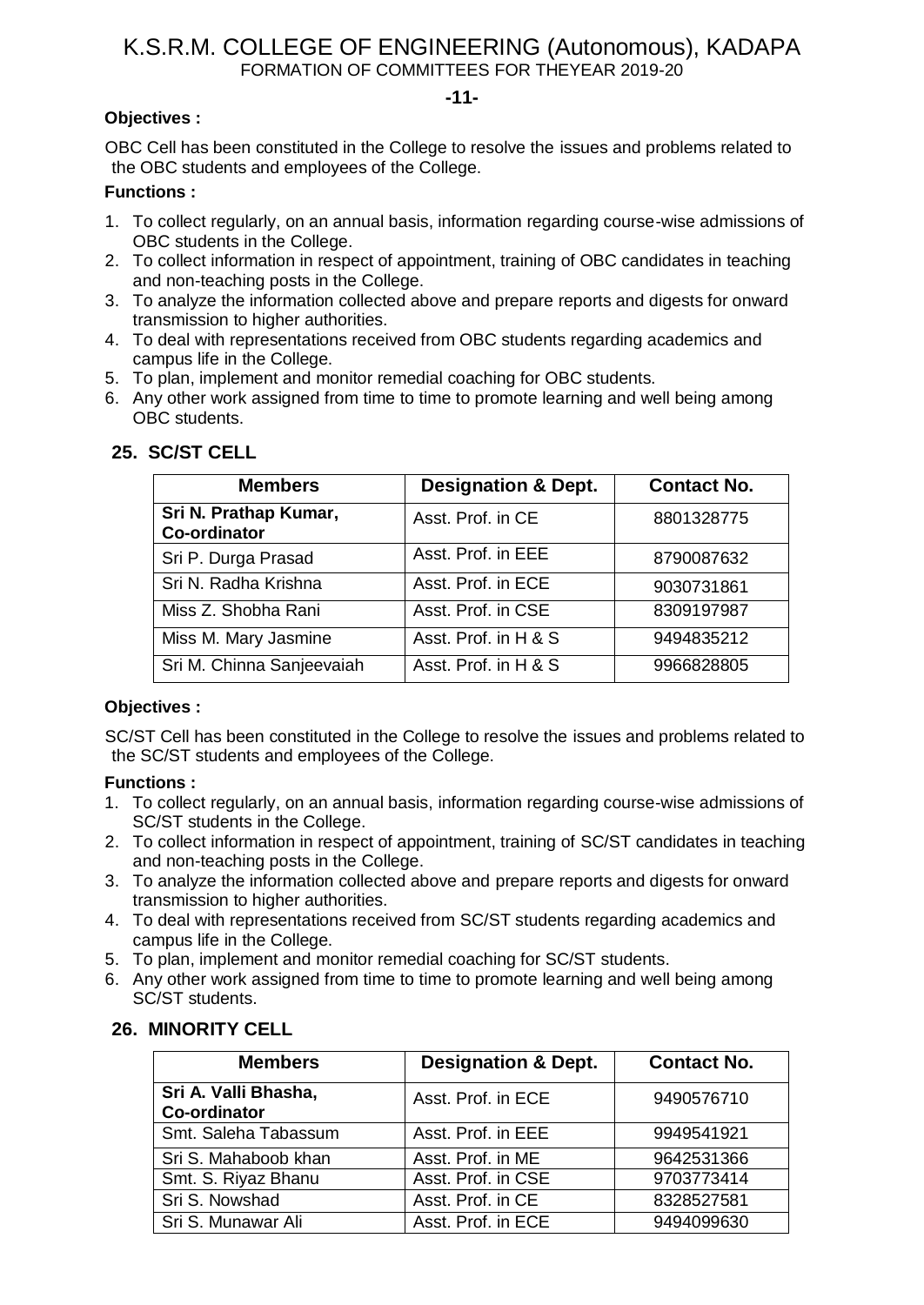**-12-**

### **Objectives :**

Minority Cell has been constituted in the College to resolve the issues and problems related to the Minority students and employees of the College.

### **Functions :**

- 1. To collect regularly, on an annual basis, information regarding course-wise admissions of Minority students in the College.
- 2. To collect information in respect of appointment, training of Minority candidates in teaching and non-teaching posts in the College.
- 3. To analyze the information collected above and prepare reports and digests for onward transmission to higher authorities.
- 4. To deal with representations received from Minority students regarding academics and campus life in the College.
- 5. To plan, implement and monitor remedial coaching for Minority students.
- 6. Any other work assigned from time to time to promote learning and well being among Minority students.

## **27. SWAYAM (Study Webs of Active learning for Young Aspiring Minds)**

### **NPTEL (National Programme on Technology Enhanced Learning)**

| <b>Members</b>                   | <b>Designation &amp; Dept.</b> | <b>Contact No.</b> |  |
|----------------------------------|--------------------------------|--------------------|--|
| Sri R.V.Srihari - SPOC for NPTEL | Asso. Prof. in ECE             | 9440110956         |  |
| Dr. M.V. Rathnamma               | Asso. Prof. in CSE             | 8555871782         |  |
| Sri K.Kalyan Kumar               | Asst. Prof. in EEE             | 9492070084         |  |
| Sri P. Sivaseshu                 | Asst. Prof. in ME              | 9959964443         |  |
| Sri P. Krishnateja Yadav         | Asst. Prof. in ECE             | 9642187611         |  |
| Miss V. Sai Neeraja              | Asst. Prof. in CE              | 9640776309         |  |

## **28. EPICS (Engineering Projects in Community Services)**

| <b>Designation &amp; Dept.</b><br><b>Members</b> |                    | <b>Contact No.</b> |  |
|--------------------------------------------------|--------------------|--------------------|--|
| Sri R.V. Srihari, Co- ordinator                  | Asso. Prof. in ECE | 9440110956         |  |
| Sri P. Rajendra Kumar                            | Asst. Prof. in CE  | 9704132772         |  |
| Sri G. Hussain Basha                             | Asst. Prof. in EEE | 9985246180         |  |
| Sri S. Munawar Ali                               | Asst. Prof. in ECE | 9866384298         |  |
| Sri D. Merwin Rajesh                             | Asst. Prof. in ME  | 8897920252         |  |
| Dr. M.V. Rathnamma                               | Asso. Prof. in CSE | 8555871782         |  |

## **29. Institute Induction Programme Cell (IIPC)**

| <b>Members</b>                          | <b>Designation &amp; Dept.</b> | <b>Contact No.</b> |  |
|-----------------------------------------|--------------------------------|--------------------|--|
| Sri P. Rajendra Kumar,<br>Co- ordinator | Asst. Prof. in CE              | 9704132772         |  |
| Sri G. Hussain Basha                    | Asst. Prof. in EEE             | 9985246180         |  |
| Dr. S.L. Prathap Reddy                  | Asso. Prof. in ECE             | 9701113444         |  |
| Sri S. Mahaboob Khan                    | Asst. Prof. in ME              | 9642531366         |  |
| Dr. N. Ramanjaneya Reddy                | Asso. Prof. in CSE             | 8555079300         |  |
| Sri K. Eswara Reddy                     | Asst.Prof.in H & S             | 9491273404         |  |
| Sri N. Raghunatha Reddy                 | Asst.Prof.in H & S             | 9063758685         |  |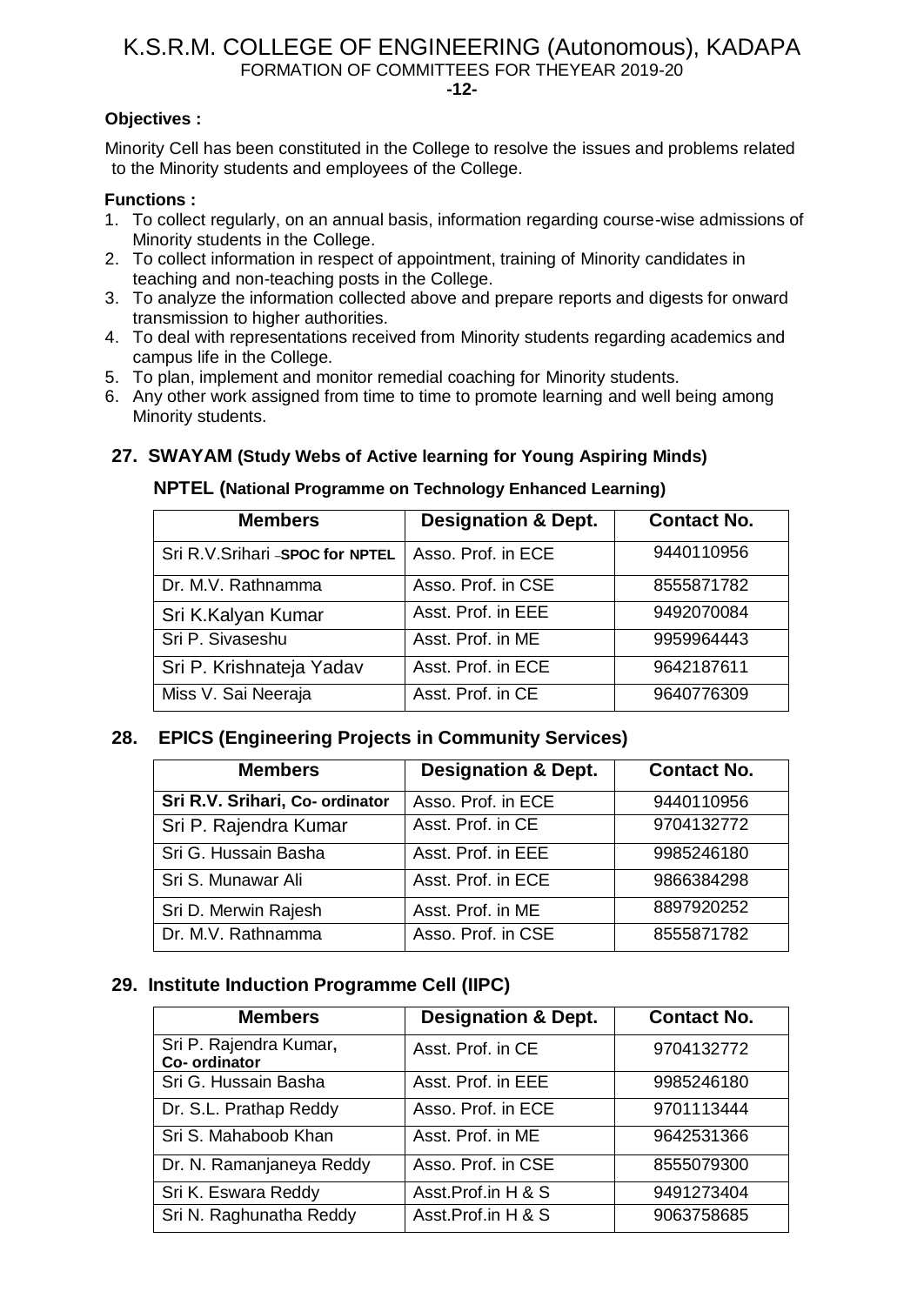**-13-**

### **30. ADMISSION COMMITTEE**

| <b>Members</b>                           | <b>Designation &amp; Dept.</b> | <b>Contact No.</b> |
|------------------------------------------|--------------------------------|--------------------|
| Sri K. Rama Mohan Reddy,<br>Co-ordinator | Asso. Prof. in EEE             | 9494924614         |
| Sri G. Venkateswarlu                     | Asst. Prof. in CE              | 9949250862         |
| Sri M. Prabhakar                         | Asst. Prof. in ECE             | 9493339222         |
| Sri Y. Venkateswara Raju                 | Asst. Prof. in ECE             | 9177852972         |
| Sri S. Mahaboob Khan                     | Asst. Prof. in ME              | 9642531366         |
| Sri P. Sivaseshu                         | Asst. Prof. in ME              | 9959964443         |
| Smt. B. Swetha                           | Asst. Prof. in CSE             | 9492561783         |
| Sri Shaik Jaffar Hussain                 | Asst. Prof. in CSE             | 8341285143         |
| Dr. V. Rama Chandra Reddy                | Asst. Prof. in H & S           | 9440169375         |
| Sri K. Eswara Reddy                      | Asst.Prof.in H & S             | 9491273404         |
| Sri K. Vijaya Bhaskar Reddy              | Asst. Prof. in H & S           | 9440352335         |

### **31. (a) INSTITUTION'S INNOVATION COUNCIL (IIC) (b) SPOC for Smart India HACKATHON – 2020 (c) ARIIA Ranking**

| <b>Members</b>    | <b>Designation &amp; Dept.</b> | <b>Contact No.</b> |  |
|-------------------|--------------------------------|--------------------|--|
| Dr. D. Arun Kumar | Asso. Prof. in ECE             | 7411890960         |  |

### **32. Internal Committee for the Students with Disabilities**

| <b>Members</b>                 | <b>Designation &amp; Dept.</b>                            | <b>Contact No.</b> |  |
|--------------------------------|-----------------------------------------------------------|--------------------|--|
| Sri V.V. Prasad, Co-ordinatior | Asst. Prof. in CED                                        | 9949976305         |  |
| Sri D. Merwin Rajesh           | Asst. Prof. in ME<br>8897920252                           |                    |  |
| <b>Non-Teaching Staff</b>      |                                                           |                    |  |
| Sri G. Subba Reddy             | Gr-III Tech. in ECE                                       | 9703886659         |  |
| Sri M. Ravi Sankar Reddy       | Asst.Programmer in CSE                                    | 9000573614         |  |
| <b>Students</b>                |                                                           |                    |  |
| M. Govardhan Gopi              | III B. Tech - ME                                          | 8186054922         |  |
| A. Vishnu Vardhan Reddy        | III B.Tech - ECE                                          | 9133123305         |  |
| R. Nithya Sree                 | III B. Tech - ECE<br>8374330219                           |                    |  |
| Y. Ramya Keerthi               | III B.Tech - ECE                                          | 9121490864         |  |
| <b>Parents</b>                 |                                                           |                    |  |
| Sri K.V. Prasad                | Lecturer, Govt. College for<br>9398639980<br>men, Kadapa. |                    |  |
| Sri U. Kesava Kumar            | Teacher, Z.P. High School,<br>Chennur.                    | 9492408867         |  |

### **Responsibilities :**

To take care of day to day needs of differently abled persons as well as for implementation of the schemes existing and to be devised in future.



**To** All HoDs, Dean CRI All the faculty **Copy to :** Correspondent, Director's table, Principal's table, Controller of Exams, A.O., TPO, Exams Section, Library, Physical Director, Transport incharge,Hostels, Notice Boards.